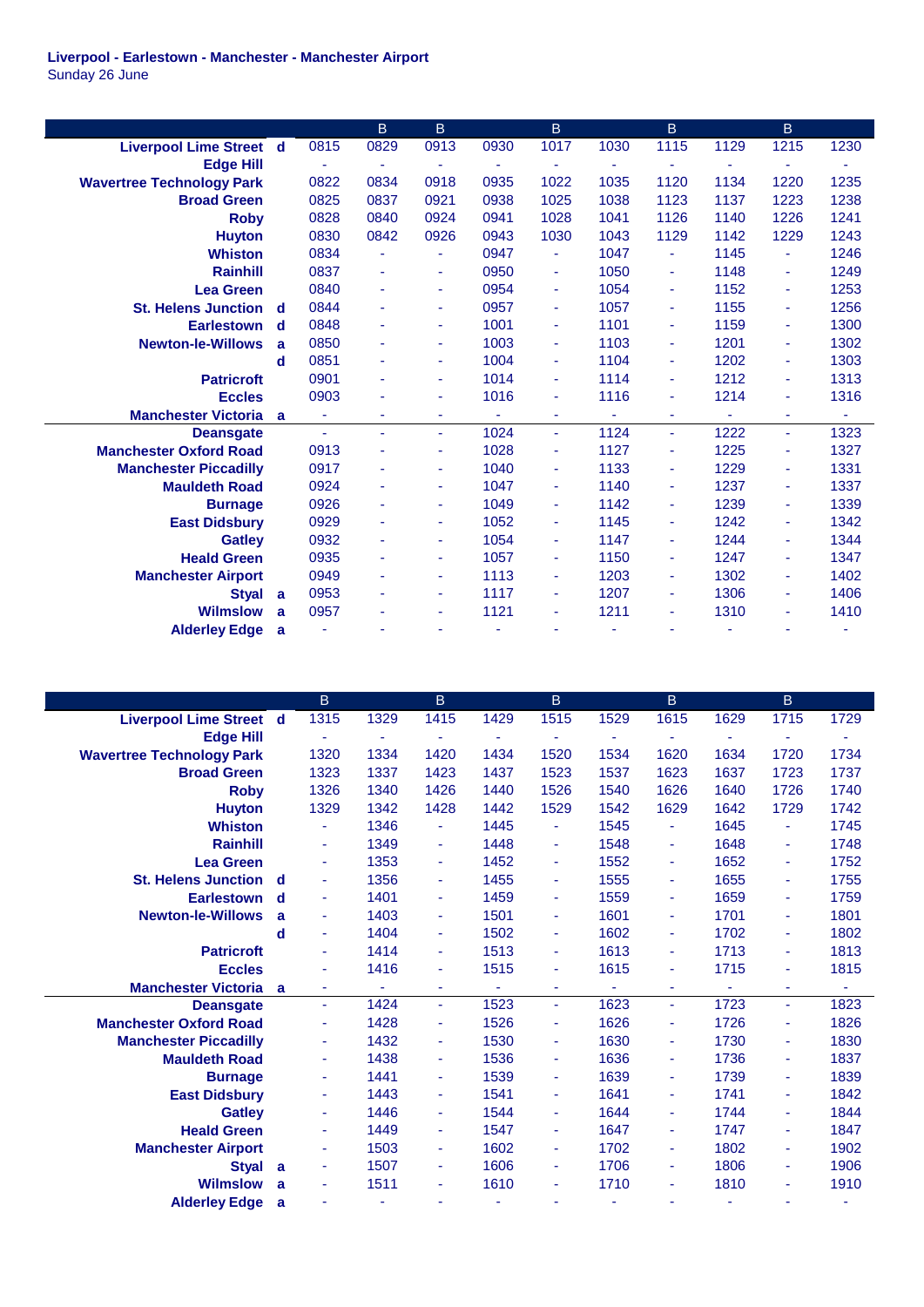|                                | В              |      | <sub>B</sub>                                                                 |      | B                                                                    |                | В                                                                    |                          | B.                                                                           |      |
|--------------------------------|----------------|------|------------------------------------------------------------------------------|------|----------------------------------------------------------------------|----------------|----------------------------------------------------------------------|--------------------------|------------------------------------------------------------------------------|------|
| <b>Liverpool Lime Street d</b> | 1815           | 1829 | 1912                                                                         | 1929 | 2012                                                                 | 2029           | 2114                                                                 | 2129                     | 2212                                                                         | 2229 |
|                                |                | ٠    |                                                                              |      | ۰                                                                    |                |                                                                      | ۰                        |                                                                              |      |
|                                | 1820           | 1834 | 1917                                                                         | 1934 | 2017                                                                 | 2034           | 2120                                                                 | 2134                     | 2217                                                                         | 2234 |
|                                | 1823           | 1837 | 1920                                                                         | 1937 | 2020                                                                 | 2037           | 2123                                                                 | 2137                     | 2220                                                                         | 2237 |
|                                | 1826           | 1840 | 1923                                                                         | 1940 | 2023                                                                 | 2040           | 2126                                                                 | 2140                     | 2223                                                                         | 2240 |
|                                | 1829           | 1842 | 1926                                                                         | 1942 | 2026                                                                 | 2042           | 2128                                                                 | 2142                     | 2226                                                                         | 2242 |
|                                |                | 1845 | ٠                                                                            | 1945 | ٠                                                                    | 2045           |                                                                      | 2145                     | ٠                                                                            | 2245 |
|                                | ÷              | 1848 | ٠                                                                            | 1948 | Ξ                                                                    | 2048           | ٠                                                                    | 2148                     | ÷                                                                            | 2248 |
|                                |                | 1852 | ٠                                                                            | 1952 | ٠                                                                    | 2052           | ٠                                                                    | 2152                     | ٠                                                                            | 2252 |
| <b>St. Helens Junction d</b>   |                | 1855 | ٠                                                                            | 1955 | ٠                                                                    | 2055           | ٠                                                                    | 2155                     | ٠                                                                            | 2255 |
| <b>Earlestown</b><br>d         | ٠              | 1859 | ٠                                                                            | 1959 | ٠                                                                    | 2059           | ٠                                                                    | 2159                     | ٠                                                                            | 2259 |
| a                              | ٠              | 1901 | ٠                                                                            | 2001 | ۰                                                                    | 2101           | ٠                                                                    | 2201                     | ٠                                                                            | 2301 |
| d                              | $\sim$         | 1902 | ٠                                                                            | 2002 | ٠                                                                    | 2102           | ٠                                                                    | 2202                     | ٠                                                                            | 2302 |
|                                | $\blacksquare$ | 1913 |                                                                              | 2013 | ٠                                                                    | 2113           | ٠                                                                    | 2213                     | ٠                                                                            | 2314 |
|                                | $\blacksquare$ | 1915 | ٠                                                                            | 2015 | ٠                                                                    | 2115           | ٠                                                                    | 2215                     | ٠                                                                            | 2316 |
| <b>Manchester Victoria</b> a   | ٠              | ٠    | ٠                                                                            | ٠    | ۰                                                                    | $\blacksquare$ | ٠                                                                    | $\overline{\phantom{a}}$ | ٠                                                                            | ٠    |
|                                | ÷.             | 1923 | ÷.                                                                           | 2023 | ÷                                                                    | 2123           | ÷                                                                    | 2225                     | ÷                                                                            | 2324 |
|                                |                |      | ٠                                                                            |      | ۰                                                                    |                | ۰                                                                    |                          | ٠                                                                            | 2327 |
|                                | ٠              |      | ٠                                                                            |      | ٠                                                                    |                | ٠                                                                    |                          | ٠                                                                            | 2331 |
|                                | ٠              |      | ٠                                                                            |      | ۰                                                                    |                | ٠                                                                    |                          | ٠                                                                            | 2337 |
|                                | ٠              |      |                                                                              |      | ٠                                                                    |                | ٠                                                                    |                          | ٠                                                                            | 2339 |
|                                | ٠              |      | ٠                                                                            |      | ٠                                                                    |                | ٠                                                                    |                          | ٠                                                                            | 2342 |
|                                |                |      | ٠                                                                            |      | ٠                                                                    |                | ٠                                                                    |                          | ٠                                                                            | 2344 |
|                                | ٠              |      | ٠                                                                            |      | ۰                                                                    |                | ٠                                                                    |                          | ٠                                                                            | 2347 |
|                                |                |      | ٠                                                                            |      | ٠                                                                    |                | ٠                                                                    |                          | ٠                                                                            | 0001 |
| a                              | ٠              |      | ٠                                                                            |      | ٠                                                                    |                | ٠                                                                    |                          | ٠                                                                            | 0005 |
| a                              | ۰              |      | ٠                                                                            | 2111 | ۰                                                                    | 2210           | ٠                                                                    |                          | ٠                                                                            | 0009 |
| a                              |                |      |                                                                              |      | ä,                                                                   |                | ٠                                                                    |                          |                                                                              | ٠    |
|                                |                |      | 1926<br>1930<br>1937<br>1939<br>1942<br>1944<br>1947<br>2002<br>2006<br>2010 |      | 2026<br>2030<br>2038<br>2040<br>2043<br>2045<br>2048<br>2103<br>2107 |                | 2126<br>2130<br>2136<br>2138<br>2141<br>2144<br>2147<br>2202<br>2206 |                          | 2228<br>2232<br>2238<br>2241<br>2243<br>2246<br>2249<br>2304<br>2308<br>2312 |      |

|                                  |             | B    |      |
|----------------------------------|-------------|------|------|
| <b>Liverpool Lime Street</b>     | ୍ d         | 2315 | 2330 |
| <b>Edge Hill</b>                 |             |      |      |
| <b>Wavertree Technology Park</b> |             | 2320 | 2335 |
| <b>Broad Green</b>               |             | 2323 | 2338 |
| <b>Roby</b>                      |             | 2326 | 2341 |
| <b>Huyton</b>                    |             | 2329 | 2343 |
| <b>Whiston</b>                   |             |      | 2347 |
| <b>Rainhill</b>                  |             |      | 2350 |
| Lea Green                        |             |      | 2353 |
| <b>St. Helens Junction</b>       | d           |      | 2356 |
| <b>Earlestown</b>                | $\mathbf d$ |      | 0001 |
| <b>Newton-le-Willows</b>         | a           |      | 0004 |
|                                  | d           |      | 0004 |
| <b>Patricroft</b>                |             |      | 0014 |
| <b>Eccles</b>                    |             |      | 0017 |
| <b>Manchester Victoria</b>       | a           | ۰    |      |
| <b>Deansgate</b>                 |             | ä,   | 0024 |
| <b>Manchester Oxford Road</b>    |             |      | 0032 |
| <b>Manchester Piccadilly</b>     |             |      | 0036 |
| <b>Mauldeth Road</b>             |             |      | 0042 |
| <b>Burnage</b>                   |             |      | 0044 |
| <b>East Didsbury</b>             |             |      | 0047 |
| <b>Gatley</b>                    |             |      | 0049 |
| <b>Heald Green</b>               |             |      | 0052 |
| <b>Manchester Airport</b>        |             |      | 0057 |
| <b>Styal</b>                     | a           |      |      |
| <b>Wilmslow</b>                  | a           |      |      |
| <b>Alderley Edge</b>             | a           |      |      |
|                                  |             |      |      |

B To Blackpool North.

۰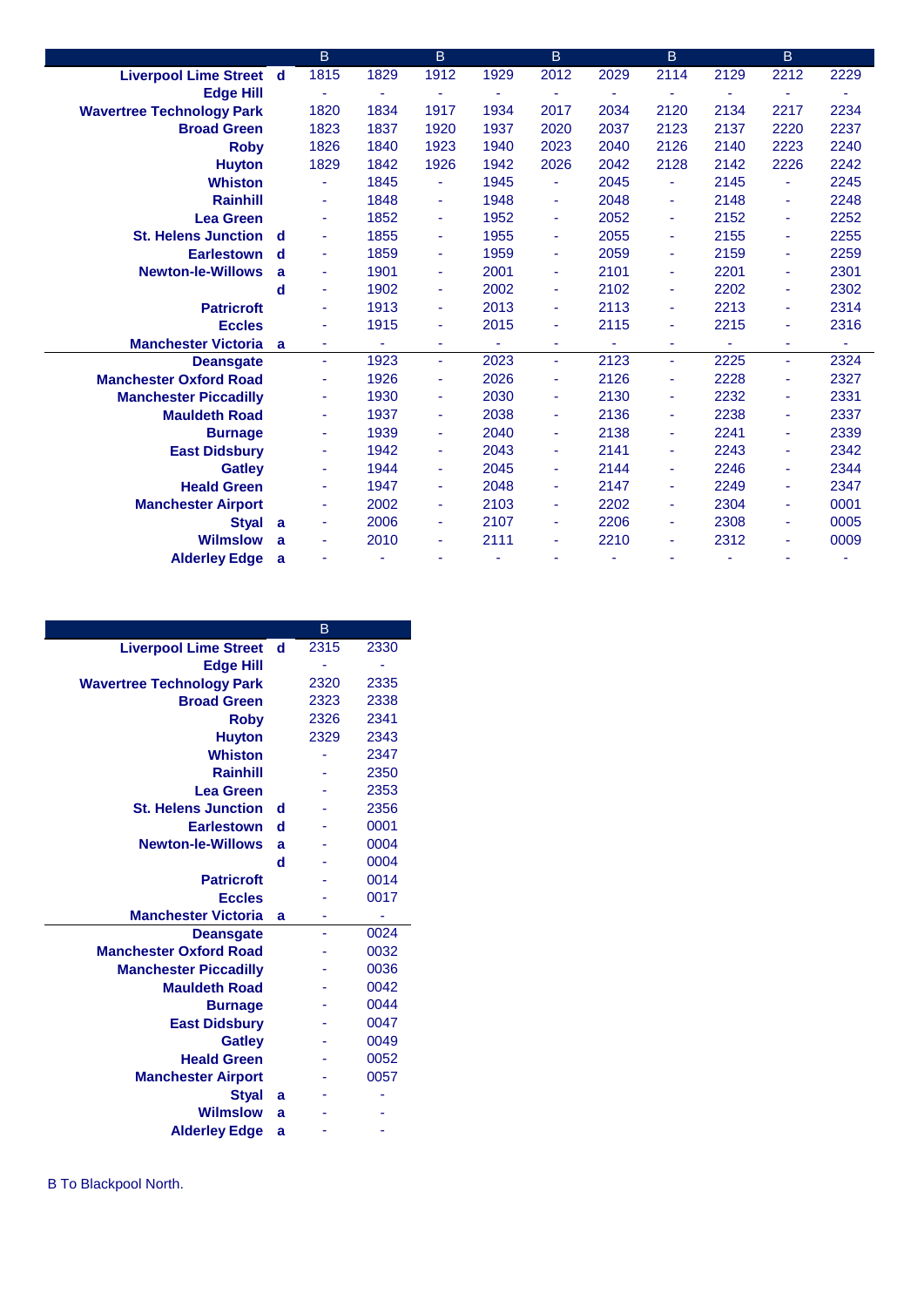| <b>Alderley Edge</b><br>d                 | u.   |        |                                              |              |                                              |              | ٠                                            |              | ٠                                            | ٠            |
|-------------------------------------------|------|--------|----------------------------------------------|--------------|----------------------------------------------|--------------|----------------------------------------------|--------------|----------------------------------------------|--------------|
| d                                         |      |        |                                              |              | ٠                                            | 0941         | ۰                                            | 1040         | ٠                                            | 1138         |
| $\mathbf d$<br><b>Styal</b>               | ٠    |        | ٠                                            | ٠            | ٠                                            | 0944         | ۰                                            | 1043         | ٠                                            | 1141         |
|                                           |      | 0801   | $\blacksquare$                               | 0854         | ٠                                            | 0959         | ۰                                            | 1058         | ٠                                            | 1159         |
|                                           | ٠    | 0805   | $\blacksquare$                               | 0858         | ٠                                            | 1003         | Ξ                                            | 1102         | ٠                                            | 1203         |
|                                           | ÷    | 0808   | ÷                                            | 0901         | ٠                                            | 1006         | ۰                                            | 1105         | ٠                                            | 1206         |
|                                           | ٠    | 0810   | ä,                                           | 0903         | ٠                                            | 1008         | ٠                                            | 1107         | ٠                                            | 1209         |
|                                           | ٠    | 0813   | $\blacksquare$                               | 0906         | ٠                                            | 1011         | Ξ                                            | 1110         | ٠                                            | 1211         |
|                                           |      | 0815   | $\blacksquare$                               | 0908         | ٠                                            | 1013         | ۰                                            | 1112         | ٠                                            | 1214         |
|                                           | ٠    | 0824   | ä,                                           | 0918         | ٠                                            | 1022         | ٠                                            | 1121         | ٠                                            | 1222         |
|                                           |      | 0827   | ٠                                            | 0922         | ٠                                            | 1025         | ÷                                            | 1124         | ٠                                            | 1226         |
|                                           | ÷    | 0829   | ä,                                           | 0926         | ÷                                            | 1028         | Ξ                                            | 1127         | ÷                                            | 1228         |
| <b>Manchester Victoria</b><br>$\mathbf d$ | ÷    | $\sim$ | ä,                                           | ÷.           | ٠                                            | ÷            | Ξ                                            | ÷.           | ٠                                            | ٠            |
|                                           | ÷    | 0835   | ÷                                            | 0934         | ٠                                            | 1034         | ٠                                            | 1134         | ٠                                            | 1234         |
|                                           | ٠    | 0837   | ÷                                            | 0936         | ٠                                            | 1036         | ٠                                            | 1136         | ٠                                            | 1237         |
| a                                         |      | 0847   | $\blacksquare$                               | 0946         | ٠                                            | 1046         | ٠                                            | 1146         | ٠                                            | 1247         |
| d                                         | ٠    | 0848   | ä,                                           | 0947         | ٠                                            | 1047         | ÷                                            | 1147         | ٠                                            | 1247         |
| d                                         | ÷    | 0850   |                                              | 0949         | ۰                                            | 1049         | ٠                                            | 1149         | ۰                                            | 1250         |
| <b>St. Helens Junction</b><br>d           | ÷    |        | $\blacksquare$                               |              | ÷.                                           |              | ä,                                           |              | Ξ                                            | 1254         |
|                                           | ÷    |        | ÷                                            |              | ٠                                            |              | ٠                                            |              | ٠                                            | 1257         |
|                                           |      |        | ÷                                            |              | ٠                                            |              | ÷                                            |              | ٠                                            | 1300         |
|                                           |      |        | ÷                                            |              | ٠                                            |              | ٠                                            |              | ÷                                            | 1303         |
|                                           |      |        |                                              |              |                                              |              |                                              |              |                                              | 1307         |
|                                           | ٠    |        |                                              |              |                                              |              |                                              |              |                                              | 1309         |
|                                           |      | 0918   | 0957                                         | 1012         | 1058                                         | 1112         | 1157                                         | 1212         | 1259                                         | 1312         |
|                                           | ٠    | 0921   | 1000                                         | 1015         | 1101                                         | 1115         | 1200                                         | 1215         | 1302                                         | 1315         |
|                                           |      |        |                                              |              |                                              | ٠            | ۰                                            | ٠            | ٠                                            |              |
| <b>Liverpool Lime Street</b><br>a         | 0921 | 0928   | 1006                                         | 1023         | 1108                                         | 1123         | 1207                                         | 1223         | 1308                                         | 1324         |
|                                           |      | 0909   | 0854<br>0857<br>0901<br>0904<br>0913<br>0915 | 0951<br>0954 | 0953<br>0956<br>1000<br>1003<br>1007<br>1009 | 1052<br>1054 | 1053<br>1056<br>1100<br>1103<br>1107<br>1109 | 1150<br>1154 | 1153<br>1156<br>1200<br>1203<br>1207<br>1209 | 1253<br>1256 |

| <b>Alderley Edge</b>             | d           | ٠    |      |                |      |      |      | ٠              |      | ٠    |      |
|----------------------------------|-------------|------|------|----------------|------|------|------|----------------|------|------|------|
| Wilmslow                         | d           | Ξ    | 1238 | ä,             | 1338 | ٠    | 1439 | ÷              | 1538 | ٠    | 1638 |
| <b>Styal</b>                     | $\mathbf d$ | ٠    | 1241 | ä,             | 1341 | ٠    | 1442 | ÷              | 1541 | ٠    | 1641 |
| <b>Manchester Airport</b>        |             | ÷    | 1259 | $\blacksquare$ | 1359 | ٠    | 1500 | ٠              | 1559 | ٠    | 1659 |
| <b>Heald Green</b>               |             | ٠    | 1303 | ÷              | 1403 | ٠    | 1504 | ٠              | 1603 | ٠    | 1703 |
| <b>Gatley</b>                    |             | ٠    | 1306 | ÷              | 1406 | ٠    | 1507 | ٠              | 1606 | ٠    | 1706 |
| <b>East Didsbury</b>             |             | ٠    | 1308 | ä,             | 1408 | ٠    | 1509 | ٠              | 1609 | ٠    | 1709 |
| <b>Burnage</b>                   |             |      | 1311 | ä,             | 1411 | ٠    | 1512 | ÷              | 1611 | ٠    | 1711 |
| <b>Mauldeth Road</b>             |             |      | 1313 | $\blacksquare$ | 1413 | ٠    | 1514 | ÷              | 1614 | ٠    | 1714 |
| <b>Manchester Piccadilly</b>     |             | ٠    | 1322 | $\blacksquare$ | 1422 | ٠    | 1523 | ٠              | 1622 | ٠    | 1722 |
| <b>Manchester Oxford Road</b>    |             |      | 1326 | ÷              | 1425 | ٠    | 1526 | ٠              | 1626 | ٠    | 1726 |
| <b>Deansgate</b>                 |             | ÷    | 1328 | ä,             | 1427 | ÷    | 1528 | ÷              | 1628 | ÷    | 1728 |
| <b>Manchester Victoria</b>       | $\mathbf d$ | ٠    | ÷    | ٠              | ۰.   | ٠    | ٠    | ÷              | ÷.   | ٠    | ٠    |
| <b>Eccles</b>                    |             | ٠    | 1335 | ٠              | 1434 | ٠    | 1534 | ٠              | 1634 | ٠    | 1734 |
| <b>Patricroft</b>                |             | ٠    | 1337 | ٠              | 1437 | ٠    | 1537 | ٠              | 1636 | ٠    | 1737 |
| <b>Newton-le-Willows</b>         | a           |      | 1347 | ٠              | 1447 | ٠    | 1547 | ٠              | 1646 | ٠    | 1747 |
|                                  | d           | ٠    | 1348 | ٠              | 1448 | ٠    | 1548 | ٠              | 1647 | ٠    | 1748 |
| <b>Earlestown</b>                | d           | ÷    | 1350 | ÷              | 1450 | ٠    | 1550 | ٠              | 1649 | ٠    | 1750 |
| <b>St. Helens Junction</b>       | d           | ÷    | 1354 | ä,             | 1454 | ÷.   | 1554 | $\blacksquare$ | 1653 | ÷    | 1754 |
| <b>Lea Green</b>                 |             | ٠    | 1357 | ÷              | 1457 | ٠    | 1557 | ٠              | 1656 | ٠    | 1757 |
| <b>Rainhill</b>                  |             |      | 1401 | ÷              | 1501 | ٠    | 1601 | ÷              | 1700 | ٠    | 1801 |
| <b>Whiston</b>                   |             | ÷    | 1404 | ä,             | 1504 | ä,   | 1604 | ä,             | 1703 | ٠    | 1804 |
| <b>Huyton</b>                    |             | 1348 | 1408 | 1451           | 1508 | 1550 | 1608 | 1651           | 1707 | 1750 | 1808 |
| <b>Roby</b>                      |             | 1353 | 1410 | 1454           | 1510 | 1553 | 1610 | 1653           | 1709 | 1753 | 1810 |
| <b>Broad Green</b>               |             | 1356 | 1413 | 1457           | 1513 | 1556 | 1613 | 1656           | 1712 | 1756 | 1813 |
| <b>Wavertree Technology Park</b> |             | 1359 | 1416 | 1500           | 1516 | 1559 | 1616 | 1659           | 1715 | 1759 | 1816 |
| <b>Edge Hill</b>                 |             |      |      |                |      |      | ٠    | ۰              |      | ٠    |      |
| <b>Liverpool Lime Street a</b>   |             | 1405 | 1424 | 1506           | 1524 | 1605 | 1624 | 1705           | 1723 | 1805 | 1824 |